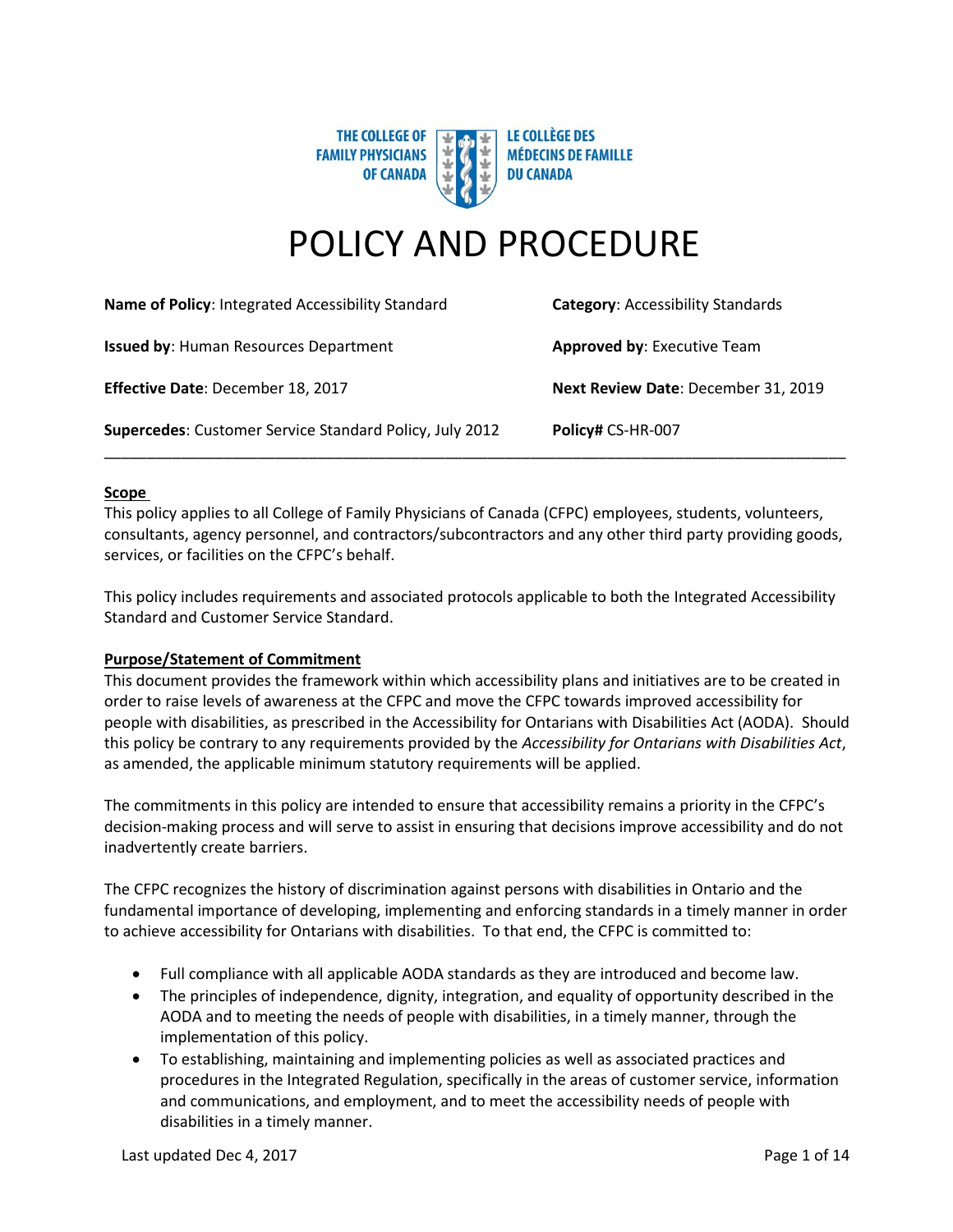- Making sure that people with disabilities are given the same chance to get, use, and benefit from CFPC's goods or services, including reasonable efforts so that the goods and services offered by the CFPC are given in a way which:
	- a. Respects the dignity and independence of people with disabilities,
	- b. Is offered in the same way as other customers, unless a different way of offering the service is necessary, either on a temporary or permanent basis,
	- c. Gives everyone the same chance to get, use and benefit from the goods and services, and
	- d. Communicates with a person with a disability in a way that takes the person's disability into account.
- Excellence when providing a good or service, including to those with disabilities. When serving persons with disabilities, reasonable efforts will be made to provide the same level of service given to others and service will be provided in a manner that respects their dignity and independence. When providing information to, or communicating with, a person with a disability, information and communication will be provided in a manner that takes into account the person's disability.
- Ongoing improvements to accessibility in its premises and facilities as required by law, as well as to the services offered to patients, employees, volunteers, and members of the general public.
- Promoting values that support relationships between people with disabilities and the organization.
- Securing the involvement of people with disabilities in the development and review of its annual accessibility plan.
- The establishment, implementation, maintenance and documentation of a multi-year accessibility plan, which outlines the organization's strategy to prevent and remove barriers and meet its requirements under the Integrated Regulation.
- The incorporation of accessibility criteria and features when procuring or acquiring goods, services, or facilities.
- The training of all employees, volunteers, people who deal with customers and the public on the CFPC's behalf, and persons participating in the development and approval of the CFPC's policies, practices and procedures on the requirements under the Integrated Regulation and Human Rights Code as it pertains to persons with disabilities.
- Implementing specific requirements, policies, practices, and procedures, and a multi-year plan under the Standards for Integrated Accessibility, Customer Service, Information and Communication, and Employment.

The CFPC, through the Human Resources department, will monitor and evaluate accessibility initiatives and changes to applicable legislation and/or regulations. Changes to policies, plans, and initiatives will be incorporated as required. The CFPC will also report on performance in relation to established accessibility goals and targets as required by AODA and as identified in the Multi-Year Accessibility Plan.

# **Specific to the Integrated Accessibility Standard and Customer Service Standard:**

# Accessibility Plans

The CFPC has established a multi-year accessibility plan that outlines our strategy to prevent and remove barriers and meet the requirements under the Integrated Accessibility Standard. We will review and update the accessibility plan at least once every five years. Our accessibility plan is posted on our website and will be available in an accessible format upon request.

# Self Service Kiosks

Currently, the CFPC does not have self-serve kiosks. However, if the CFPC decides to design, procure or acquire self-serve kiosks at a future date, we will have regard to accessibility for people with disabilities.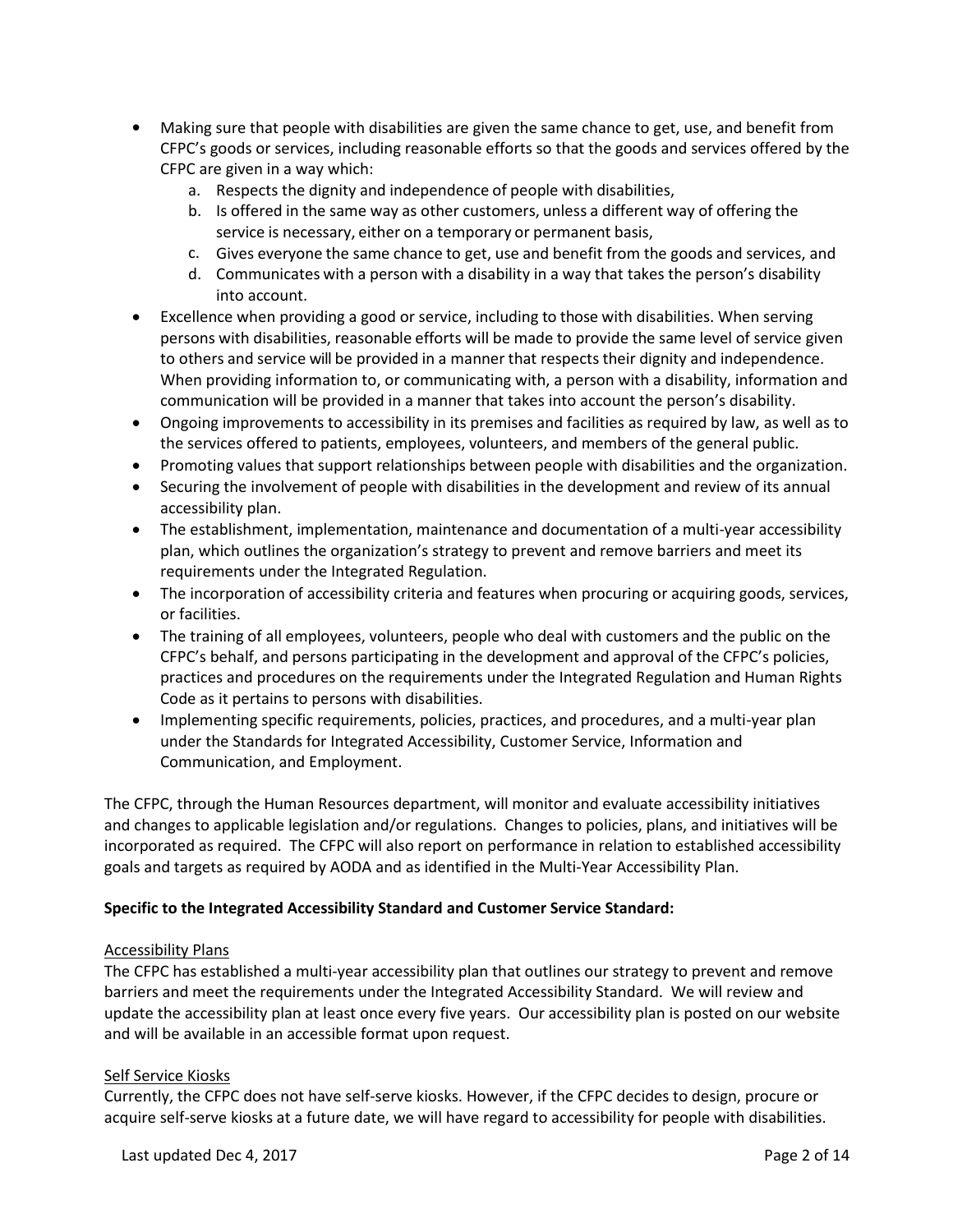# **Training**

The CFPC will provide training to all of its employees and other individuals who have contact with the public or third parties on our behalf, and all individuals who are involved in the development of our policies, practices and procedures.

The training will be appropriate to the duties of the person being trained and will be provided as soon as practicable. Human Resources will keep records of the training provided, including the dates on which the training was received and the number of participants.

Our training program will consist of the following:

- (i) An overview of the purpose of the AODA and the requirements under the Integrated Accessibility and Customer Service Standards;
- (ii) training on the parts of the *Ontario Human Rights Code* that pertain to people with disabilities
- (iii) Training on how to interact and communicate with persons with various types of disabilities;
- (iv) Training on how to interact with persons with disabilities who use an assistive device or require the assistance of a guide dog or other service animal or the assistance of a support person;
- (v) Training on how to use equipment or devices available on the CFPC's premises or otherwise provided by the CFPC that may help with the provision of goods or services to a person with a disability;
- (vi) Training on what to do if a person with a particular type of disability is having difficulty accessing the CFPC's goods or services; and
- (vii) Training on our current policies, practices and procedures relating to the Customer Service Standard.

Training will be provided on an ongoing basis whenever CFPC makes changes to our policies, practices or procedures to ensure policy and legislation compliance.

Note, though legislation only requires remote employees (those who reside outside of Ontario) to be trained on the OHRC, the CFPC requires these individuals to also receive AODA training.

# Use of Assistive Devices

People with disabilities may use their own personal assistive devices, or those which may be offered by CFPC while getting goods and services given in any premise owned, leased, occupied or operated by CFPC. CFPC employees are trained on the use of various types of assistive devices used by people with disabilities accessing our goods and services so that they are better able to provide services to these individuals.

If a person with a disability uses an assistive device, the person will be allowed to enter all applicable CFPC premises with the device and to use the device, unless not allowed by law. Where the device is not allowed by law, the individual will be provided with the reason and the CFPC will look for other ways for the person to get the goods and/or services. Possible barriers to the use of assistive devices will be removed where they can be.

# Use of Service Animals and Support Persons

A person with a disability who uses the assistance of a service animal is permitted to access all areas of our premises open to the public or third parties with the service animal, except where animals are not permitted by law. Where an animal is not allowed by law, or may affect the health and safety of other customers, other ways will be explored in order to provide service to a person with a disability. If it is not readily identifiable that the animal is used by the person for reasons related to his or her disability, the CFPC may require documentation from a health practitioner, as defined in the AODA Customer Service Standard, that confirms that the animal is required for reasons related to disability.

Last updated Dec 4, 2017 **Page 3 of 14**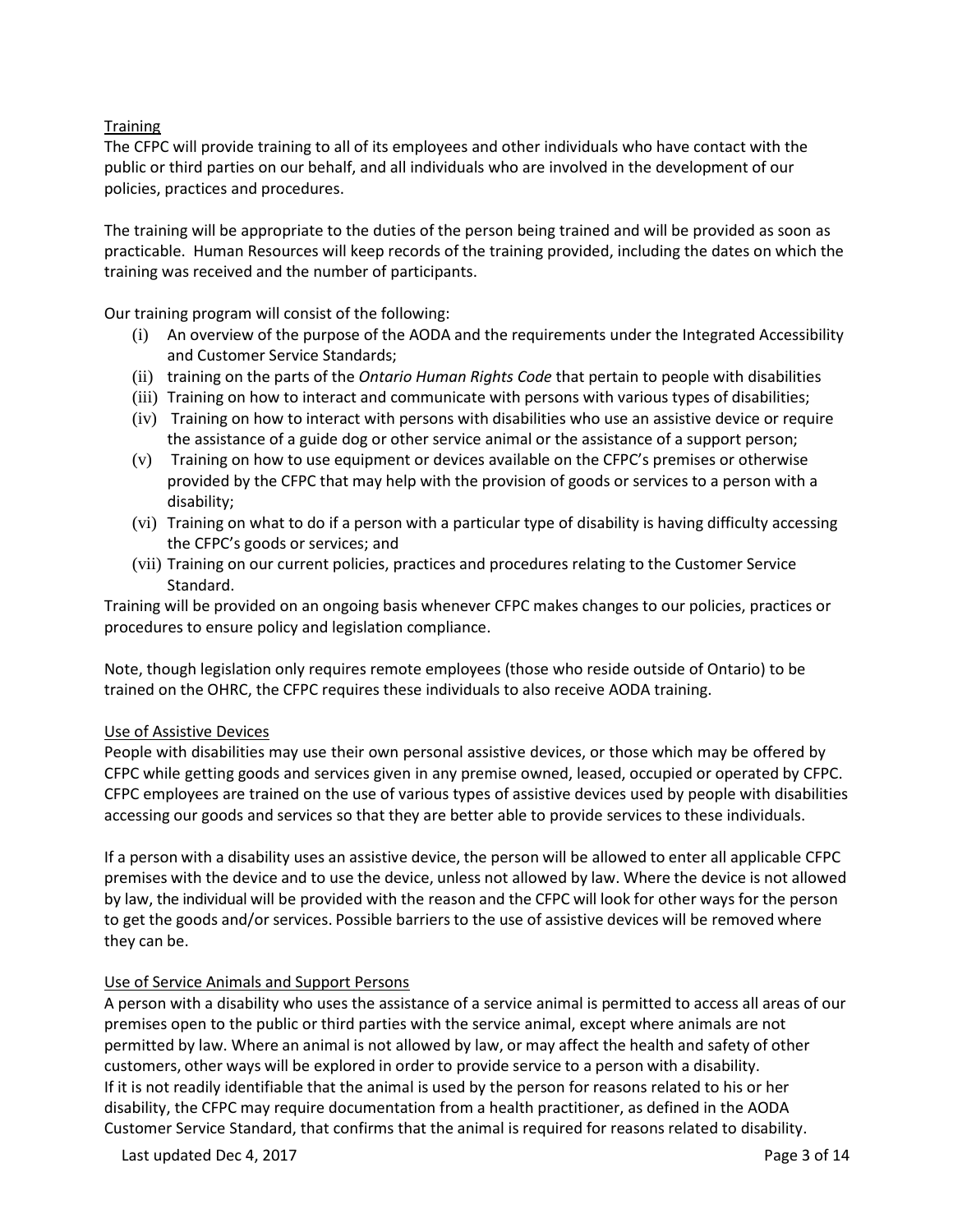CFPC employees are trained on how to interact with people with disabilities who are accompanied by a service animal.

A person with a disability who requires the assistance of a support person will be allowed to enter all areas of our premises open to the public or third parties with the support person. The person with a disability will not be prevented from access to the support person at any time while on our premises and/or accessing CFPC goods or services. Sometimes permission by the person using a support person may be needed before letting the support person be at a private meeting or interview. Additionally, sometimes CFPC may determine that a support person is needed to go with a person with a disability to protect the health and safety of all persons.

If support persons are charged a participant fee, advance notice must be given about the amount that the support person must pay. Notice about fees for support persons may be posted on a sign, a brochure or on the website.

## Notices of Temporary Disruption

If there is a temporary disruption in the facilities or services usually used by people with disabilities CFPC will provide customers with notice of the temporary disruption as soon as possible. The notice of disruption will include the following information: (1) the reason for the disruption, (2) the anticipated duration of the disruption, and (3) a description of any alternative facilities or services, if available. The notice will be posted on all public entrances to our premises. Notice may also be given by posting the information on the premises, on the CFPC website, voicemail messaging or by any other reasonable method. Disruptions may be planned or unplanned, in whole or in part.

#### Feedback Process

In order to properly assess the needs of people with disabilities, the CFPC has a feedback process. The CFPC welcomes comments from individuals on how effectively we are accommodating people with disabilities in the provision of our goods and services:

- (a) Receiving Feedback Feedback may be provided to Human Resources in person, in writing, by email, on USB/disk, or by another method. The feedback will be reviewed by Human Resources and forwarded to the appropriate person/department for response.
- (b) Responding to Complaints The CFPC will address complaints that arise through the feedback process in a timely manner.

The CFPC will arrange for accessible formats or communication supports when requested in relation to the feedback process. Feedback from the public can be submitted to CFPC by website, email, in person, by mail, program survey, online web form, by fax, using TTY (Text Telephone) or by another communication technology. If the situation is urgent or requires faster action, departments must work to meet the urgency. If the situation is complex, departments must work out timelines together with the customer to find a solution.

## Notice of Availability of Policy

This policy is posted on our website, and will be available in an accessible format upon request.

#### Format of Documents

The CFPC will provide a copy of this policy in an accessible format upon request.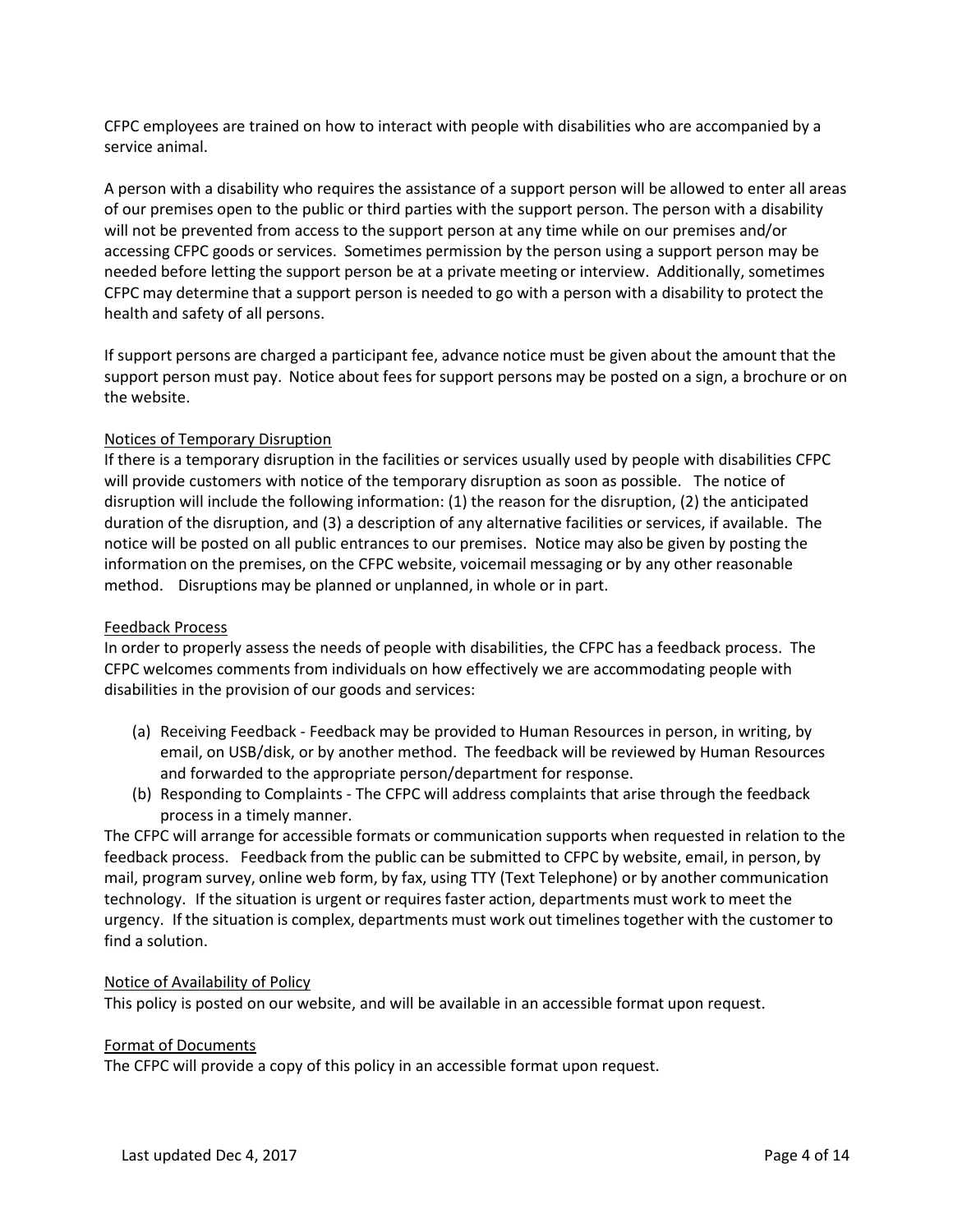# **Specific to the Information and Communication Standard:**

# Feedback

In order to make our feedback processes more accessible to people with disabilities we will provide accessible formats and communication supports upon request. We will respond to such requests in a timely manner and at no additional cost.

# Accessibility Formats and Communication and Supports

We strive to provide information about our goods and services in formats that are accessible to our customers. The CFPC will provide accessible formats and communication supports as required under the Integrated Accessibility Standard at no additional cost. When an accessible format or communication support is requested, we will make the necessary arrangements in a timely manner that takes into account the person's accessibility needs due to disability. We will consult with the person making the request when determining the suitability of an accessible format or communication support. We will notify the public about the availability of accessible formats and communication supports (on our website).

## Accessible Public Emergency Information

Currently, the CFPC does not prepare emergency procedures, plans or public safety information that is available to the public. If the CFPC prepares public emergency information at a future date, we will ensure that it is provided to a person with a disability in an accessible format upon request.

## Web Accessibility

The CFPC recognizes the importance of website accessibility. Unless it is not practicable, we will incorporate the web accessibility features from the World Wide Web Consortium Web Content Accessibility Guidelines ("WCAG") in accordance with the timetables set out in the Integrated Accessibility Standard.

## **Specific to the Employment Standard:**

## Recruitment

The CFPC understands the importance of accessibility during recruitment. We will notify current employees and the public about the availability of accommodation for applicants with disabilities during the recruitment process.

Job applicants that are selected to move forward in the recruitment process will be notified that accommodations are available upon request in relation to the materials and processes involved. If an accommodation is requested, we will consult with the applicant when determining a suitable accommodation.

The CFPC will notify successful job applicants about our policies related to the accommodation of employees with disabilities when making an offer of employment

## Notification of Policies

The CFPC will inform our employees of all CFPC policies that support employees with disabilities, including policies on the provision of job accommodations that take into account an employee's accessibility needs due to disability. This information will be provided to new employees as soon as practicable after they begin their employment. Employees will be provided with updated information whenever there is a change to policies pertaining to the provision of job accommodations for employees with disabilities.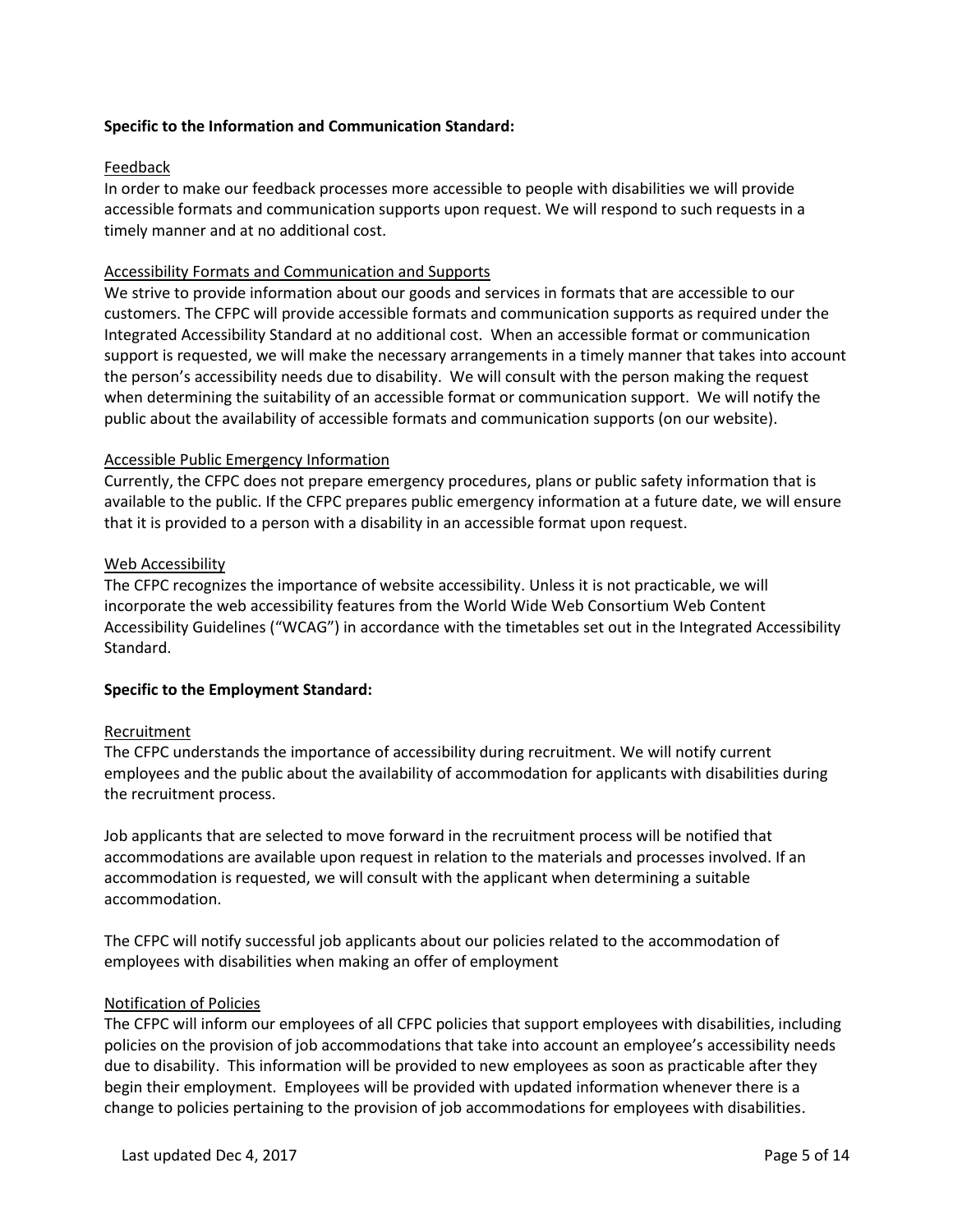# Accessible Formats and Communication Supports

When requested, we will provide accessible formats and communication supports to an employee with a disability for information that is needed in order to perform the employee's job and information that is generally available to employees in the workplace. The appropriate format or communication support will be selected after consulting with the employee making the request.

# Individualized Workplace Emergency Response Information

Individualized workplace emergency response information will be prepared for employees with disabilities where the disability is such that the individualized information is necessary and the CFPC is aware of the need for accommodation due to the employee's disability.

Individualized workplace emergency response information will be prepared as soon as practicable after the CFPC becomes aware of the need for accommodation due to the employee's disability.

With the employee's consent and where deemed necessary, a person(s) will be designated to provide assistance during an emergency.

An employee's individualized workplace emergency response plan will be reviewed:

- (a) when the employee moves to a different location;
- (b) when the employee's overall accommodations needs or plans are reviewed; and
- (c) when our general emergency response policies are reviewed.

Refer to the CFPC Workplace Emergency Response Information Guidelines for more detailed information.

# Individual Accommodation Policy

Employees with disabilities will be provided with individualized accommodation plans. We have put in place a written process for the development of documented individual accommodation plans for employees with disabilities. The process includes the eight elements set out in the Integrated Accessibility Standard. Refer to the CFPC Individual Accommodation Policy for more detailed information.

# Return to Work Policy

We have put in place a documented return to work process for employees with disabilities who are returning to work and require disability-related accommodation. The return to work process outlines the steps the CFPC will take to facilitate the return to work of employees who were absent from work due to disability. It also incorporates the individualized accommodation plan in the process. Refer to the CFPC Return to Work Policy for more detailed information.

# Performance Management, Career Development, and Redeployment

The CFPC will take into account the accessibility needs of employees with disabilities, including individualized accommodation plans, during performance management, career development and redeployment.

# **Specific to Design of Public Spaces Standard**

The CFPC will comply with the requirements under the Design of Public Spaces Standard when building or making major modifications to public spaces. Procedures will be developed for (i) preventative and emergency maintenance, and (ii) temporary disruptions of the accessible elements that are put in place in compliance with the Design of Public Spaces Standard.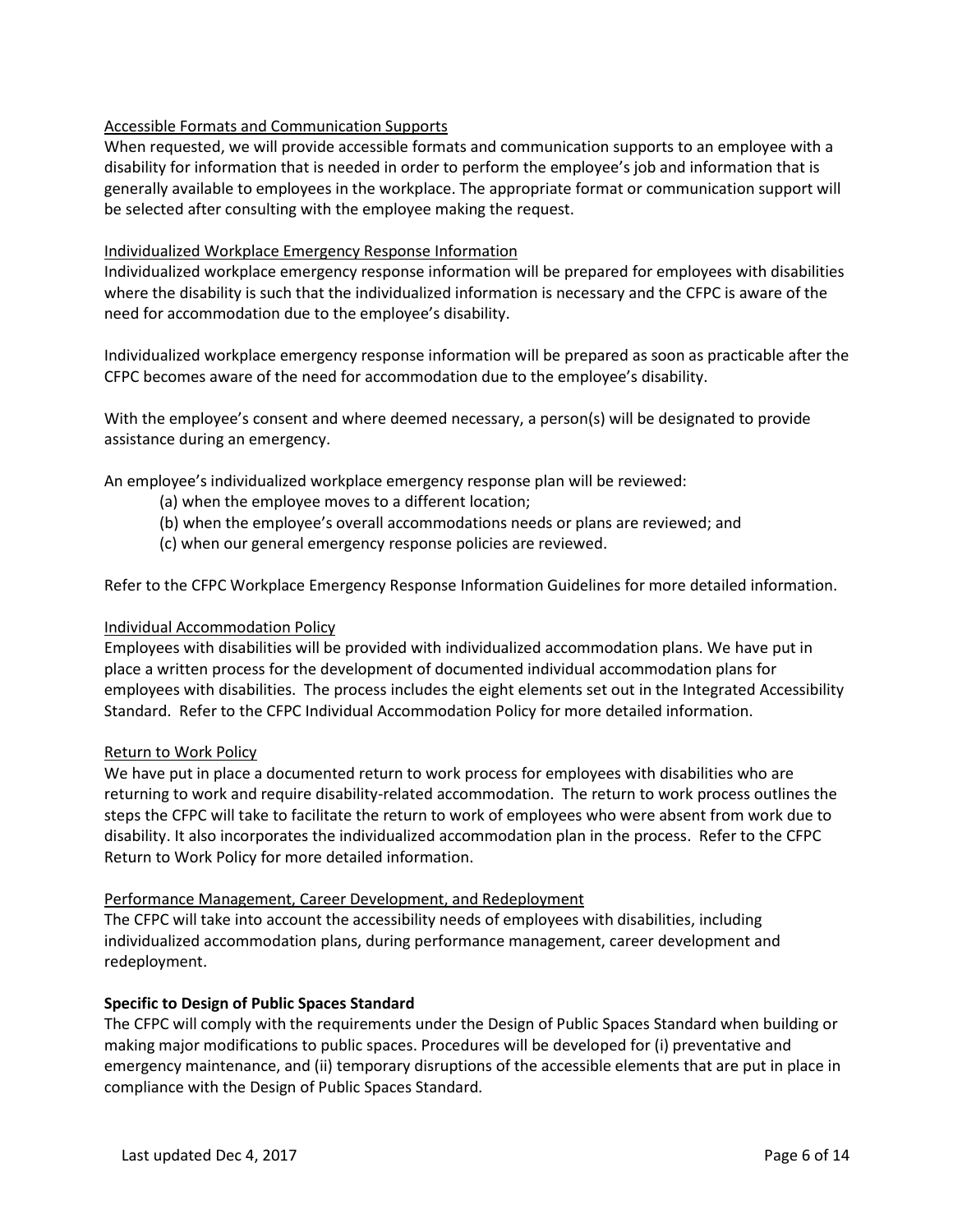Every washroom on every floor of 2630 Skymark Avenue has an accessible stall. The CFPC has an additional washroom on the  $1<sup>st</sup>$  floor which is also fully accessible.

# **Procedures**

## **Specific Accountabilities**

Human Resources

- Develop and maintain AODA policies and procedures
- Develop and maintain AODA training and content required
- Maintain training records for all CFPC employees
- Provide support to Managers and Employees to enable compliance to AODA
- Ensures the CFPC is compliant with the law and that our work environment is one that provides the widest feasible scope of access, which is the right or opportunity to reach, use or participate in the CFPC's systems, facilities and services
- Prepares and files compliance reports as required by legislation

Managers

- Ensure all employees follow the guidelines set out in this policy
- Ensure all employees are trained and educated on the Accessibility Regulations and Standards under AODA, the Ontario Human Rights Code, and all related policies, procedures and practices
- Ensure employees are permitted with the time needed to complete the required training
- Follow up on their employees who are not compliant with any of the AODA policies and/or training requirements

Employees and Others Listed in Scope

- Adhere to and follows the commitments set out in this policy
- Review and comply with CFPC's AODA related policies and associated legislation
- Complete the required training within the specified timeframes
- Ontario-based Independent and Agency Contractors are required to confirm their AODA awareness and compliance as required by legislation prior to commencing work for the CFPC, and complete CFPC-specific AODA education and training as soon as practicable after the work agreement comes into effect

## **Glossary of Terms** (as provided in the AODA and/or associated standards/regulations)

*Assistive Devices -* means technical aids, communication devices, or medical aids modified or customized that are used to increase, maintain or improve how a person with a disability can function. An assistive device may be as simple as a pen and paper used to assist a person to communicate. Other examples may include, but are not limited to, wheelchairs, walkers, white canes used by people who are blind or have low vision, note taking devices, portable magnifiers, recording machines, assistive listening devices, personal oxygen tanks and devices for grasping. Assistive devices may be provided by the customer or may already be on the premises, and are used to assist persons with disabilities in carrying out activities or in accessing the services provided by CFPC.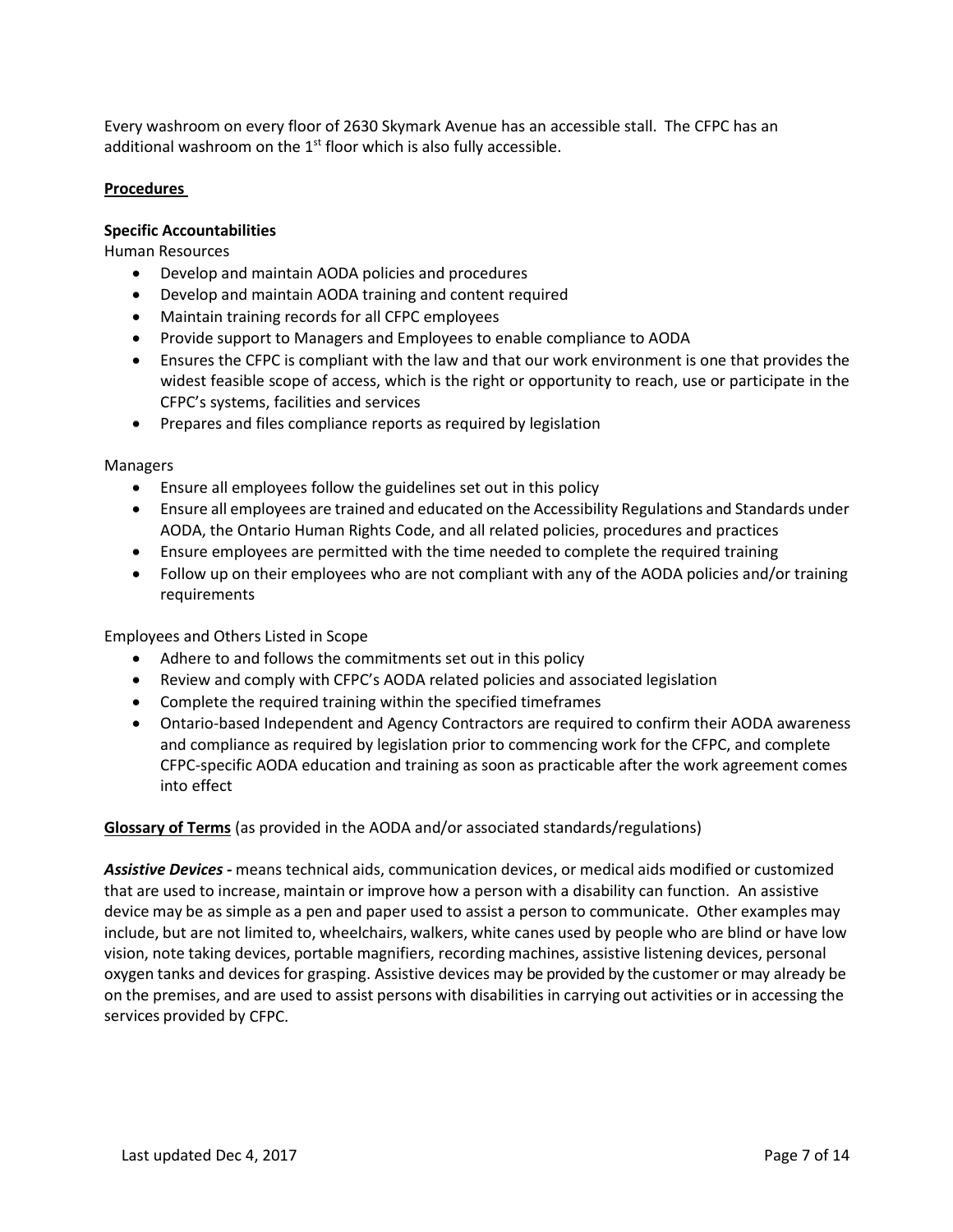Examples of some assistive devices currently used at the CFPC:

- Amplification System (phone volume can be increased)
- Elevator
- Grab bars (used in washrooms)
- Monitor (larger screen)
- Wheelchair
- Communication Access Real-time Translation (CART) software

*Accessibility features* **-** features intended to remove barriers for people with disabilities. This can include signage, accessible washrooms and automated communications systems, as well as technical features (e.g. software) and structural features (e.g. physical design, including hardware or product specifications

*Accessible Formats* – may include, but are not limited to, large print, recorded audio and electronic formats, Braille, and other formats useable by persons with disabilities

*Accommodation* – refers to reasonable accommodation provided it does not impose undue hardship on the Employer. It may include, but is not limited to, captioning, alternative and augmentative communication supports, plain language, sign language, and other supports that facilitate effective communications

*Barrier* - means anything that prevents a person with a disability from fully participating in all aspects of society because of his or her disability, including a physical barrier, an architectural barrier, an information or communications barrier, an attitudinal barrier, a technological barrier, a policy or a practice

*Communications* -the term communications as it used in the Information and Communications Standard refers to the interaction between two or more people or entities when information is provided, sent or received.

*Communication Supports* – communication supports" may include, but are not limited to, captioning, alternative and augmentative communication supports, plain language, sign language and other supports that facilitate effective communications

*Disability* **-** A "disability" is:

- a) any degree of physical disability, infirmity, malformation or disfigurement that is caused by bodily injury, birth defect or illness and, without limiting the generality of the foregoing, includes diabetes mellitus, epilepsy, a brain injury, any degree of paralysis, amputation, lack of physical co-ordination, blindness or visual impediment, deafness or hearing impediment, muteness or speech impediment, or physical reliance on a guide dog or other animal or on a wheelchair or other remedial appliance or device.
- b) a condition of mental impairment or a developmental disability.
- c) a learning disability, or a dysfunction in one or more of the processesinvolved in understanding or using symbols or spoken language.
- d) a mental disorder, or
- e) an injury or disability for which benefits were claimed or received under the insurance plan established under the *Workplace Safety and Insurance Act, 1997.*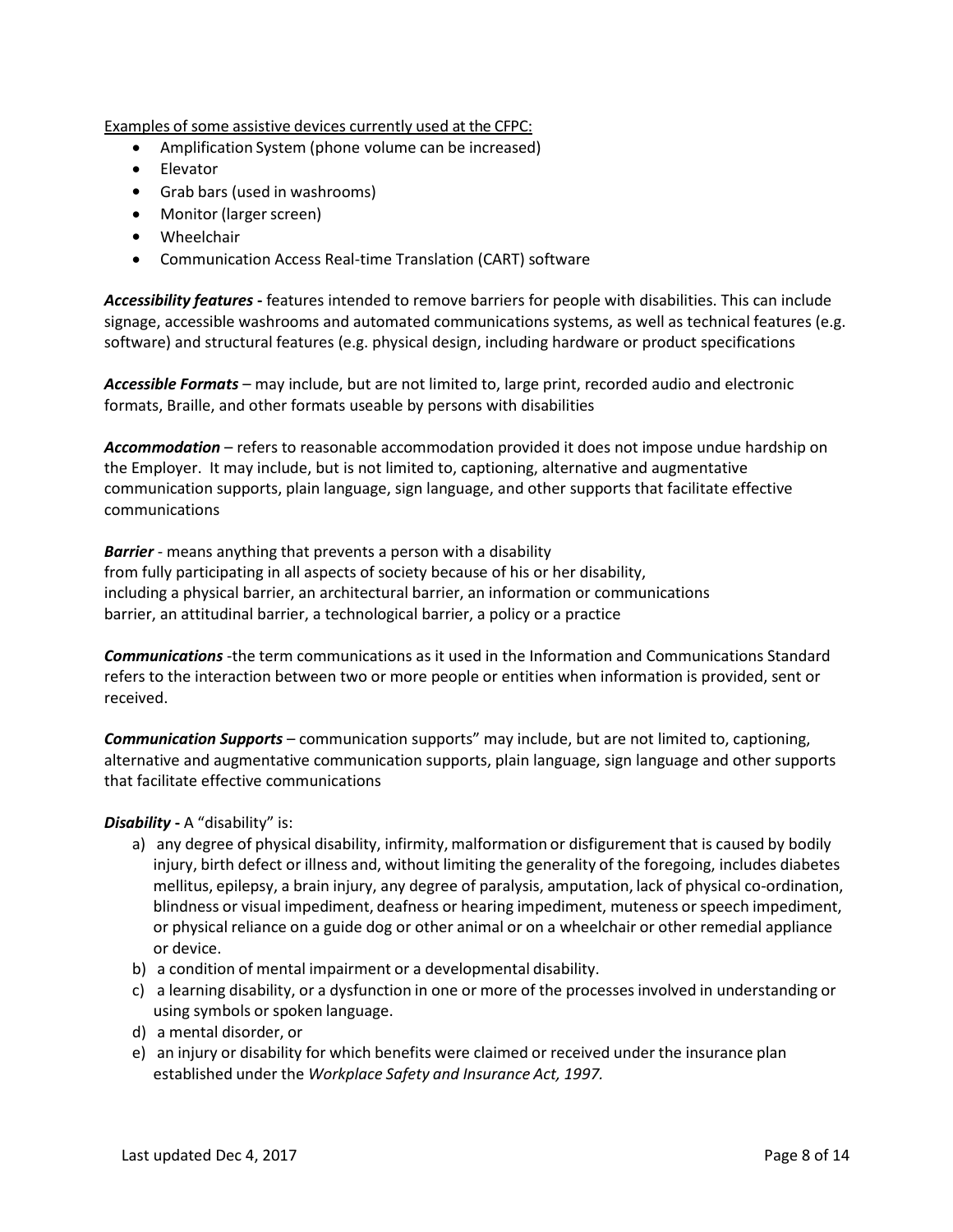*Documented Consent* **-** means that the person with a disability has given consent for a support person to attend a confidential interview and that the consent is documented by employees on the consent form. The person's consent can be written, verbal, by nod of a head or by other methods that confirm consent, depending on the type of disability.

*Equal Opportunity* **-** means service is provided to a person with a disability in such a way that they can access goods and services equal to that given of others.

*Guide Dog* **-** means a dog trained as a guide for a blind person and having the qualifications prescribed by the regulations(*Blind Persons' Rights Act, R.S.O. 1990*).

*Information -* includes data, facts, and knowledge that exist in any format, including text, audio, digital, or images, and that convey meaning

*Integration* **-** means service is provided in a way that allows the person with a disability to benefit from the same services, in the same place, and in the same or similar way as other customers, unless an alternate measure is necessary to enable a person with a disability to access goods or services.

*Service Animal -* An animal is a service animal for a person with a disability if,

(a) the animal can be readily identified as one that is being used by the person for reasons relating to the person's disability, as a result of visual indicators such as the vest or harness worn by the animal; or (b) the person provides documentation from one of the following regulated health professionals confirming that the person requires the animal for reasons relating to the disability

*Support Person* **–** means in relation to a person with a disability, another person who accompanies him or her in order to help with communication, mobility, personal care or medical needs or with access to goods, services or facilities (*Accessibility for Ontarians with Disabilities Act, 2005*, Ontario Regulation 165/16).

*Temporary Disruption* **-** means a short term planned or unplanned disruption to facilities or servicesthat people with disabilities usually use to get goods and services. Potential temporary disruptions may include, but are not limited to: evacuations due to fire, flood, road closures, mechanical failures, elevator out of service, and failure of telephone or technology equipment or bus detours.

## **References/Resources**

- [CFPC Guidelines for Sick Days and Short Term Medical Leave](https://intranet.cfpc.ca/departments/corpaffairs/hr/hrcorner/General%20Human%20Resources/sick%20leave%20and%20STML.pdf)
- [CFPC Health and Safety Policy](https://intranet.cfpc.ca/resource/Resources/Health%20and%20Safety%20Policy%20Dec%202015.pdf)
- CFPC Individual Accommodation Policy
- Individual Accommodation Plan form
- CFPC Return to Work Policy
- CFPC Workplace Emergency Response Information Guidelines
- Employee Emergency Information Profile form
- Employee Emergency Response Plan form
- CFPC Multi-Year Accessibility Plan
- [CFPC Exam Accommodation for Special Needs and Impediments](http://www.cfpc.ca/uploadedFiles/Education/Exam_Information/Policy_on_Accommodation_for_Special_Needs.pdf)
- [Occupational Health and Safety Act](http://www.labour.gov.on.ca/english/hs/pubs/ohsa/)
- [Ontario Human Rights Code](http://www.ohrc.on.ca/en/ontario-human-rights-code)
- [Accessibility for Ontarians with Disabilities Act \(AODA\)](http://www.aoda.ca/)
- Stringer Step by Step AODA Compliance seminar April 2016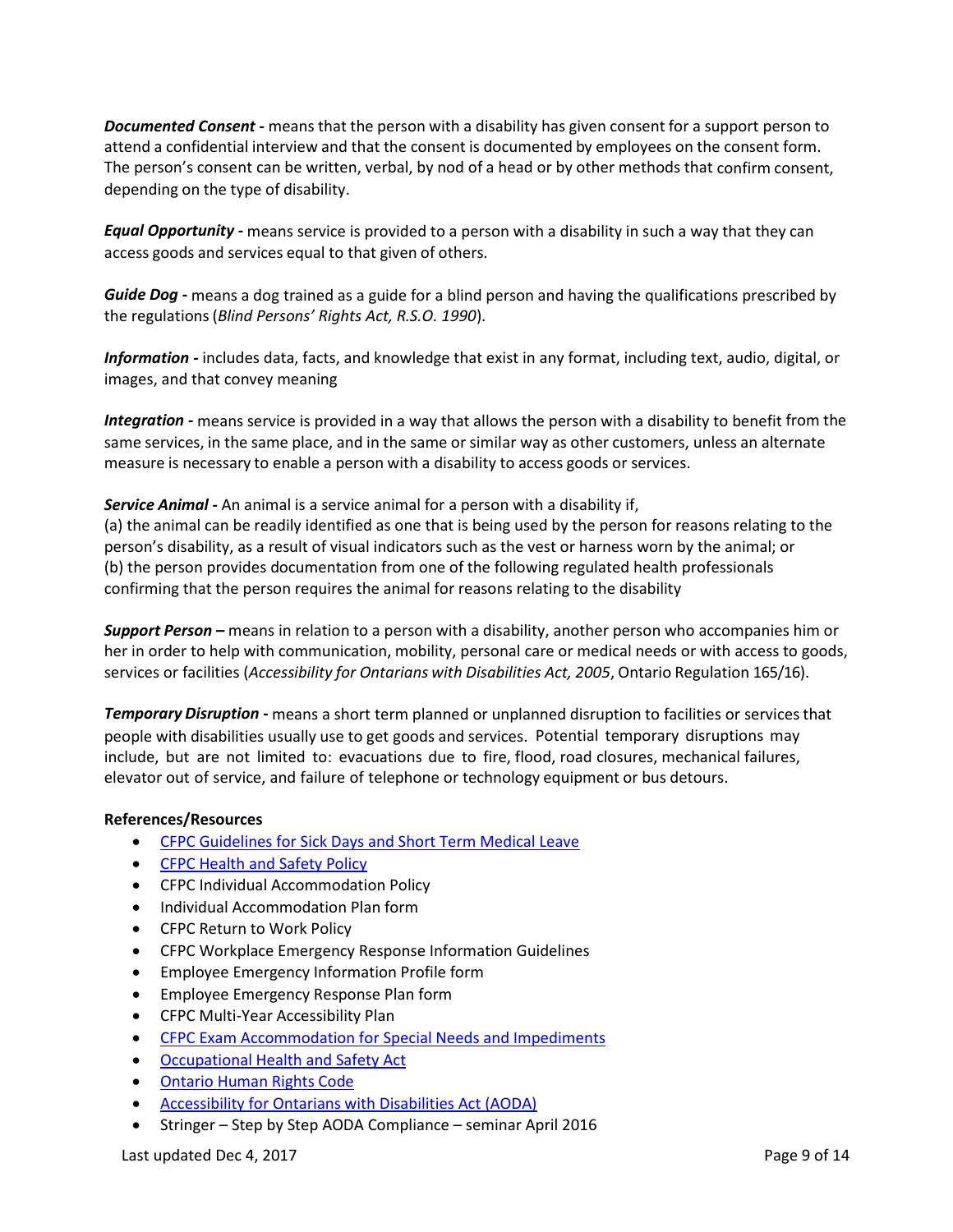# **Consultations**

- Associate, Miller Thomson LLP
- HR Advisor
- HR Advisor (Bilingual)
- HR Systems Specialist
- Director, Infrastructure & User Support
- Director, Business Solutions
- Director, Finance & Asset Management
- Manager, Materials & Facilities
- Manager, Communications
- Director, Communications
- Manager, Meetings & Events
- Manager, Family Medicine Forum
- Manager, Member Care Centre
- Director, Marketing & Membership Services
- Manager, Practice Support Programs
- Manager, Operations & Administration
- Manager, MAINPRO
- Director, Human Resources

## **Signature Block**

|                          |                                        | Fraccio Rem.                   |
|--------------------------|----------------------------------------|--------------------------------|
|                          | Enfaquire Carbon                       |                                |
| Developer                | <b>Divisional Approval</b>             | <b>Organizational Approval</b> |
| Lori Deeley              | <b>Theresa Maguire-Garber</b>          | <b>Francine Lemire</b>         |
| Name                     | Name                                   | Name                           |
| Manager, Human Resources | Executive Director, Corporate Services | Executive Director & CEO       |
| Position                 | Position                               | Position                       |
| December 19, 2017        | December 19, 2017                      | December 19, 2017              |
| Date                     | Date                                   | Date                           |

## **Version Control**

| Date | $\sim$<br>$\sqrt{2}$ nange | Reviewed by |
|------|----------------------------|-------------|
|      |                            |             |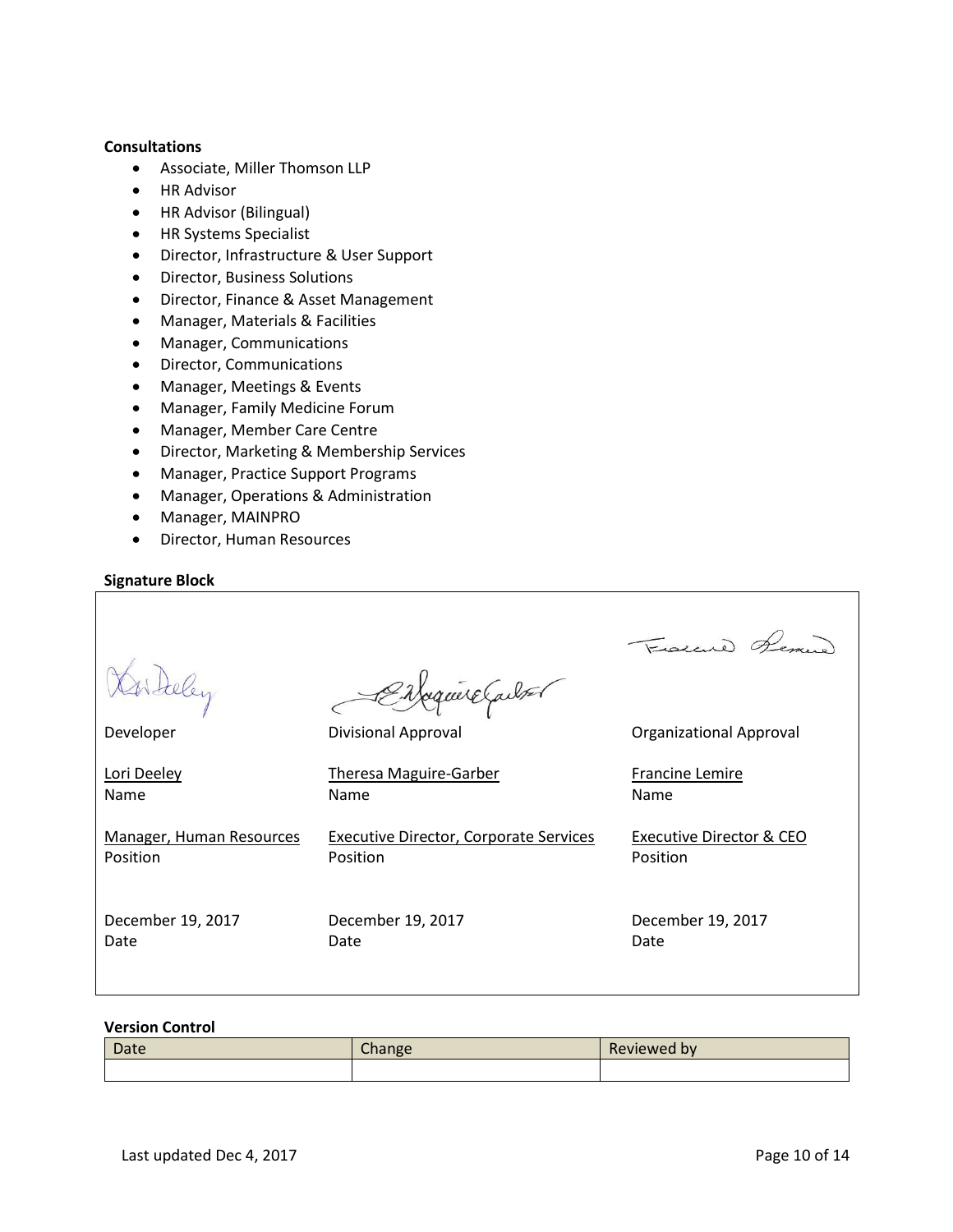# **APPENDIX** - *Accessible Customer Service: Tips for Serving People with Disabilities*

The College of Family Physicians of Canada (CFPC) is committed to offering its goods and services in ways that respect the dignity and independence of people with disabilities, allowing them to get the same services, in the same places and a similar way as other customers. The following tips will make sure customers are served in ways that take the person's disability into account.

# **Physical Disabilities**

Physical disabilities include a range of ways that physically limit a person's body from carrying out daily activities. It can range from minor difficulties in moving or coordinating one part of the body, through muscle weakness, tremors and paralysis. People may be born with physical disabilities, such as Muscular Dystrophy, or it may happen at some point in their lifetime, such as tendonitis. A physical disability may affect an individual's ability to:

- Perform manual tasks such as holding a pen, turning a key or grip a door knob.
- Move around independently.
- Control the speed or coordination of movements.
- Reach, pull or use objects.
- Have strength or stamina.

Tips for serving individuals who have physical disabilities:

- Speak normally and directly to your customer, not to the support person who is with them.
- People with physical disabilities often have their own way of doing things. Ask if they would like help.
- Wheelchairs and other mobility devices are part of a person's personal space. Don't touch, move or lean on them.
- Provide information about accessible features that are close to them (automatic doors, accessible washrooms, etc.)
- Keep ramps and corridors free of clutter.
- If a counter is too high or wide, step around it to provide service.
- Provide seating for those that cannot stand in line.
- Be patient. Individuals with disabilities will tell their needs to you.

# **Deaf, Deafened and Hard of Hearing**

Hearing loss may cause problems in distinguishing certain frequencies, sounds or words. A person who is deaf, deafened, or hard-of-hearing may be unable to:

- Use a public telephone.
- Understand speech in noisy places.
- Pronounce words clearly enough to be understood by strangers.

## Tips for serving customers who have hearing disabilities:

- Attract the individual's attention before speaking. The best way is a gentle touch on the shoulder or gently waving your hand.
- Always ask how you may help. Do not shout. Speak clearly.
- Be clear and use specific information when giving directions, and repeat or rephrase if necessary. Make sure you have been understood.
- Face the person and keep your hands and other objects away from your face and mouth.
- A person who is deaf may use a sign language interpreter to communicate. Always direct your attention to the person who is deaf, not the interpreter.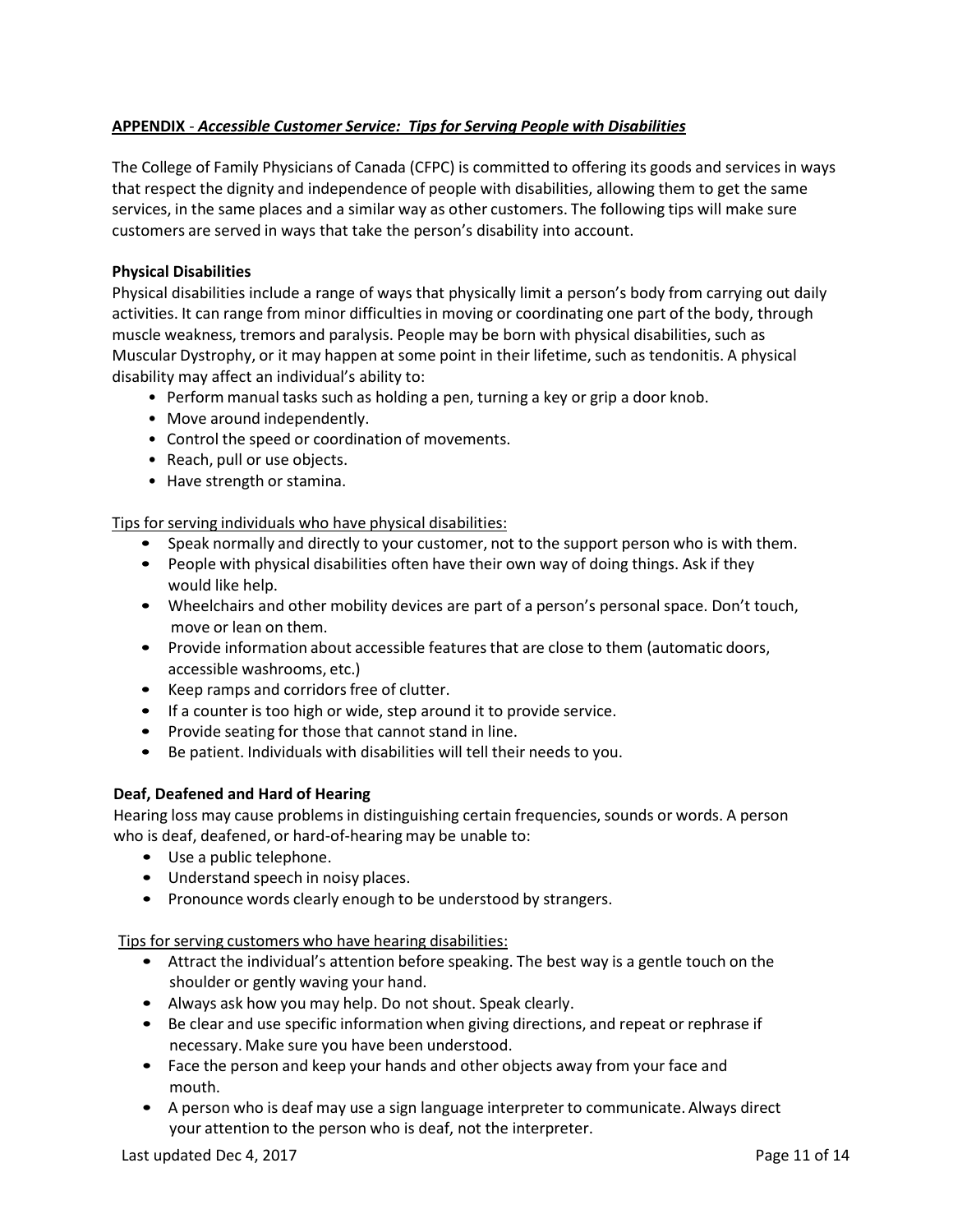- Any personal (e.g. financial) matters should be discussed in a private room to avoid other people overhearing.
- If the person uses a hearing aid, try to speak in an area that is not noisy.
- If necessary, write notes back and forth to share information.

# **Deaf-Blindness Disabilities**

Deaf-blindness disabilities are a combination of hearing and vision loss. A person who is deaf-blind has great difficulty getting information and performing daily activities. Deaf- blindness makes communication, learning, orientation and mobility difficult. People who are deaf-blind communicate using varioussign language systems, including Braille, telephone devices, communication boards or a combination of these systems. Many people who are deaf-blind use the services of an Intervener who helps the person understand what is being said and seen, gives information and acts as a sighted guide.

# Tips for serving customers who are deaf-blind:

- Do not assume what a person can or cannot do. Some people who are deaf-blind have some sight or hearing, while others have neither.
- An individual who is deaf-blind is likely to explain to you how to communicate with them or give you an assistance card or a note explaining how to communicate with them.
- Do not touch or address a service animal. It is working and has to pay attention at all times.
- Never touch a person who is deaf-blind suddenly or without permission unless it is an emergency.
- Understand that communication can take some time. Be patient.
- Direct your attention to your customer, not the Intervener.

# **Vision Disabilities**

A person with a vision disability has difficulty seeing clearly. Vision disabilities can include a loss of side vision, or a lack of central vision, which means the person cannot see straight. Very few people are totally blind. Many have limited vision such as tunnel vision, where a person only sees ahead. Some can see the outline of objects while others can see the direction of light. Vision loss may result in:

- Difficulty reading or seeing faces.
- Difficulty moving around in unfamiliar places.
- Difficulty seeing colours or distances.
- A narrow field of vision.
- The need for bright light or contrast.
- Night blindness.

Tips for serving customers who have vision disabilities:

- Say who you are before making physical contact.
- Do not touch or address a service animal. It is working and has to pay attention at all times.
- Verbally describe the setting, form and location as necessary.
- Offer your arm to guide the person. Do not grab or pull.
- Never touch your customer without asking permission, unless it is an emergency.
- Do not leave your customer in the middle of a room. Show them to a chair, or guide them to a comfortable location.
- Do not walk away without saying good-bye.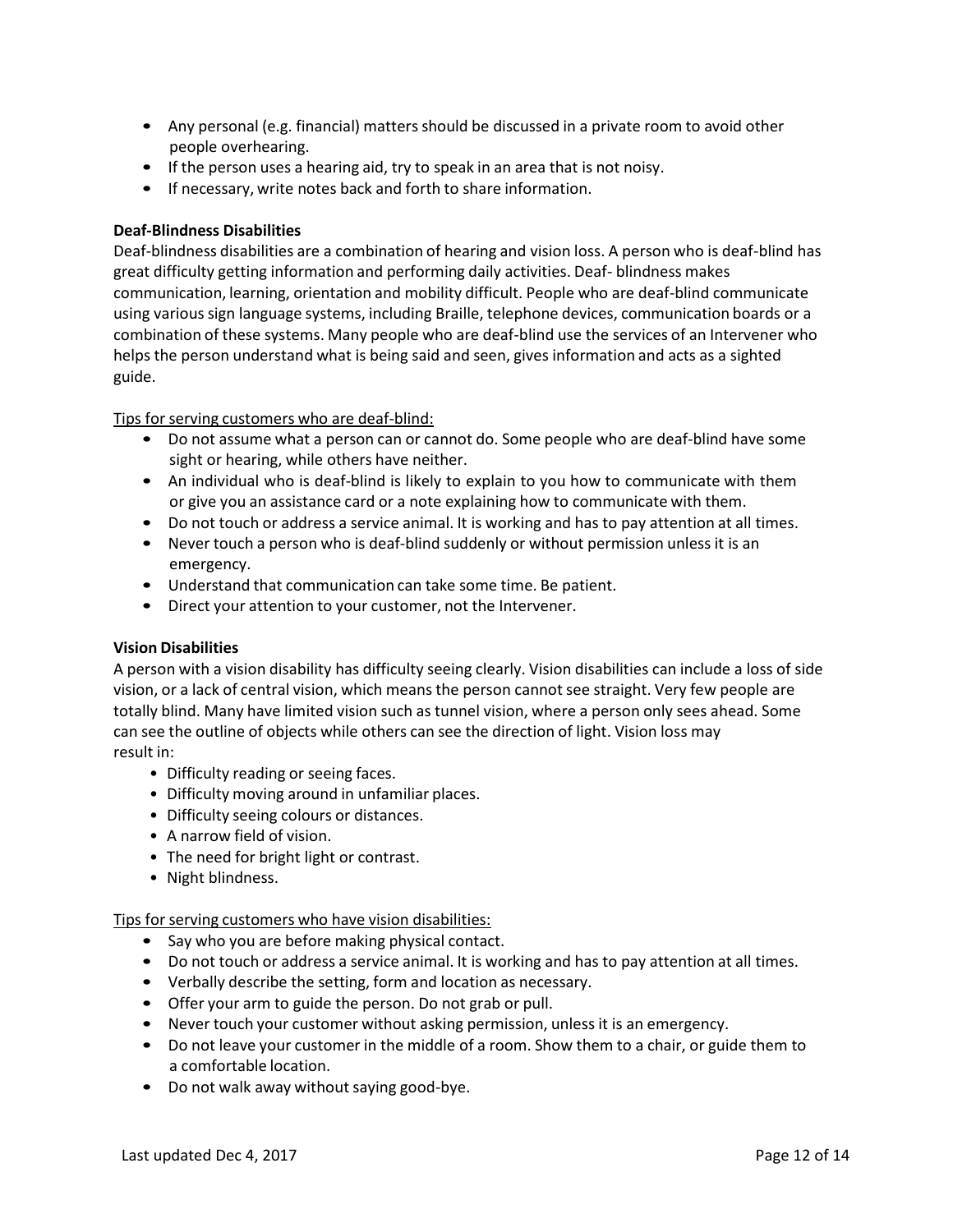# **Intellectual Disabilities**

Intellectual disabilities affect a person's ability to think and reason. It may be caused by the person's genetic makeup, such as Down's Syndrome, or because they were exposed to a toxic substance, such as Fetal Alcohol Syndrome, brain trauma or psychiatric disorders. A person with an intellectual disorder may have difficulty with:

- Understanding spoken and written information.
- Understanding concepts.
- Being aware of sensory information.
- Memory

Tips for serving customers who have an intellectual or developmental disability:

- Do not assume what a person can or cannot do.
- Use clear, simple language.
- Be prepared to explain and provide examples regarding information.
- Remember that the person is an adult and unless you are informed otherwise, can make their own decisions.
- Be patient and verify your understanding of what they need.
- If you can't understand what is being said, don't pretend. Just ask again.
- Provide one piece of information at a time.
- Speak directly to your customer, not to their companion or attendant.

## **Speech Disabilities**

Speech disabilities involve the partial or total loss of the ability to speak. Typical disabilities include problems with:

- Pronunciation.
- Pitch and loudness.
- Hoarseness or breathiness.
- Stuttering or slurring.

Tips for serving customers with speech or language disabilities:

- If possible, talk in a quiet environment.
- Give the person your full attention. Don't interrupt or finish their sentences.
- Ask them to repeat as necessary, or to write their message.
- If you are able, ask questions that can be answered 'yes' or 'no.'
- Verify your understanding of what they need.
- Have patience, respect and willingness to find a way to communicate.

## **Learning Disabilities**

Learning disabilities include a range of disorders that affect the getting, keeping, understanding and processing of spoken and non-spoken information. People with a learning disability have average or above average intelligence, but take in and work through information and express knowledge in different ways. Learning disabilities can result in difficulties in:

- Reading.
- Problem solving.
- Time management.
- Finding the way.
- Processing information.